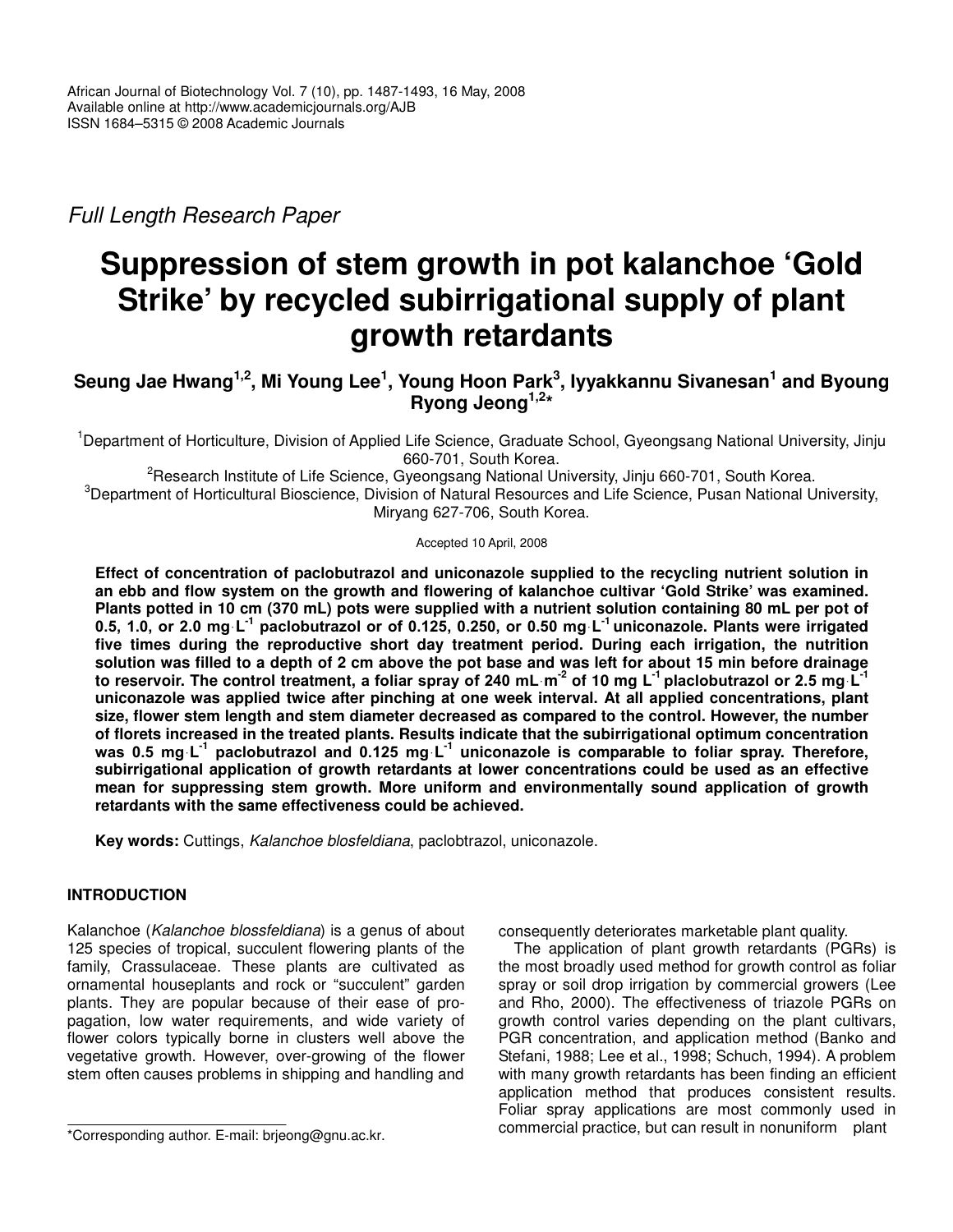|                                | $Ca2+$ | $Ma^{2+}$ | $K^+$ | $NH_4$ <sup>+</sup> | NO <sub>3</sub> | $SO_4^2$ | $H_2PO_4$ | HCO <sub>3</sub> |     | ЕC         |
|--------------------------------|--------|-----------|-------|---------------------|-----------------|----------|-----------|------------------|-----|------------|
| Growth stage                   |        |           |       |                     | $mmol·L-1$      |          |           |                  | pH  | $(dS·m-1)$ |
| Prior to pinching              | 3.0    | 2.0       | .0    | 0.1                 | 3.1             | 2.0      | 1.0       | 0.0              | 6.7 | 0.8        |
| During the short day treatment | 5.0    | 2.0       | 2.0   | 0.1                 | 6.1             | 2.0      | 0.5       | 0.5              | 6.4 | 1.3        |
| After short day treatment      | 4.4    | 2.0       | 2.0   | 0.1                 | 5.0             | 2.0      | 1.0       | 0.5              | 6.5 | 1.2        |

**Table 1.** Formulation of the nutrient solutions used.

**Table 2.** Plant growth retardants, treatment methods, and concentrations used for kalanchoe.

| Plant growth retardant | <b>Treatment method</b>   | Concentration (mg $L^{-1}$ ) |
|------------------------|---------------------------|------------------------------|
| Control                |                           | 0                            |
| Paclobutrazol          | Foliar spray (Two sprays) | 10.0                         |
|                        | Subirrigational supply    | 0.5                          |
|                        | (Five feedings)           | 1.0                          |
|                        |                           | 2.0                          |
| Uniconazole            | Foliar spray (Two sprays) | 2.5                          |
|                        | Subirrigational supply    | 0.125                        |
|                        | (Five feedings)           | 0.25                         |
|                        |                           | 0.5                          |

size if proper techniques are not used, especially when applying the very active triazoles (Barrett and Nell, 1990; Barrett et al., 1994). On the other hand, soil drop irrigation uses lower concentration of PGRs and obtains greater efficacy, but is labor-incentive and often results in excessive suppression of growth because of the residual PGR chemicals in the pot media.

According to Million et al. (1999, 2002), recycled subirrigational supply of PGRs at lower concentrations significantly improved the effect on reduction of flower stem length and, at the same time, tentatively minimized the toxic residual chemicals in several floricultural crops. In the present study, we evaluated the efficacy of the recycled subirrigational supply on growth control of a kalanchoe cultivar, 'Gold Strike' using two popular PGRs, paclobutrazol and uniconazole. We also determined the appropriate concentrations of these PGRs for practical use and monitored the morphological changes of the flower stem after the treatment.

#### **MATERIALS AND METHODS**

#### **Plant materials and culture**

Three node cuttings of *K. blossfeldiana* 'Gold Strike' were taken from stock plants and rooted. After a month, rooted plants were transplanted into the rooting medium of peatmoss  $+$  perlite (1:1,  $v/v$ ) and cultured under a short day condition of not more than an 11 h photoperiod during the first six weeks after pinching. The nutrient solution (Table 1) formulated separately for each of three growth stages were supplied through a mat subirrigation system.

### **Treatment of PGRs**

PGRs were treated at 16th day after pinching, when the axillary branches reached 1.0~1.5 cm in length (Table 2). For recycled subirrigational supply, PGRs were mixed with nutrient solution and treated five times at every five days during the short-day condition. During the subirrigational treatment, 80 mL of nutrient solution containing growth retardants were applied per pot, so that the pots were submerged up to 2 cm from the bottom for 15 min. The remaining solution was collected in a nutrient solution tank and recycled. Foliar spray was conducted as control for evaluation of the efficacy of subirrigational supply. Eight mL  $(1 \text{ m}^2/240 \text{ mL})$ paclobutrazol 10 mg L<sup>-1</sup> or uniconazole 2.5 mg L<sup>-1</sup>, which showed 30% reduction in plant size in the preliminary tests, were sprayed two times per pot with seven days interval (Lee et al., 2003).

Uniconazole: (E)-(+)-(S)-1(4-chlorophenyl)-4,4-Dimethyl-2(1,2,4 trialzol-1-yl)pent-1-ene-3-ol; paclobutrazol: (±)-(R\*,R\*)-beta-((4 chlorophenyl)methyl)-alpha-(1,1,-dimethyleth yl)-1H-1,2,4-triazole-1-ethanol.

## **Growth measurement and statistical analysis**

Three replicates per treatment and eight plants per each replicate were used. Plant size was calculated as (height + average width)/2 (Million et al., 1999). Average width was determined as the mean of two widths measured at 90ºC from one another. Flower stem length was measured from the proximal to the distal end of the flower including pedicel. Number of florets was the number of flower cluster per stem. Internode length and stem diameter were measured from the third and fourth node from the shoot tip. For the measurements of chlorophyll concentration, leaf disks from vigorous leaves on second node from the shoot tip were sampled and were extracted with an 80% (v/v) acetone for 24 h. Chlorophyll concentration was determined by measuring absorbance with a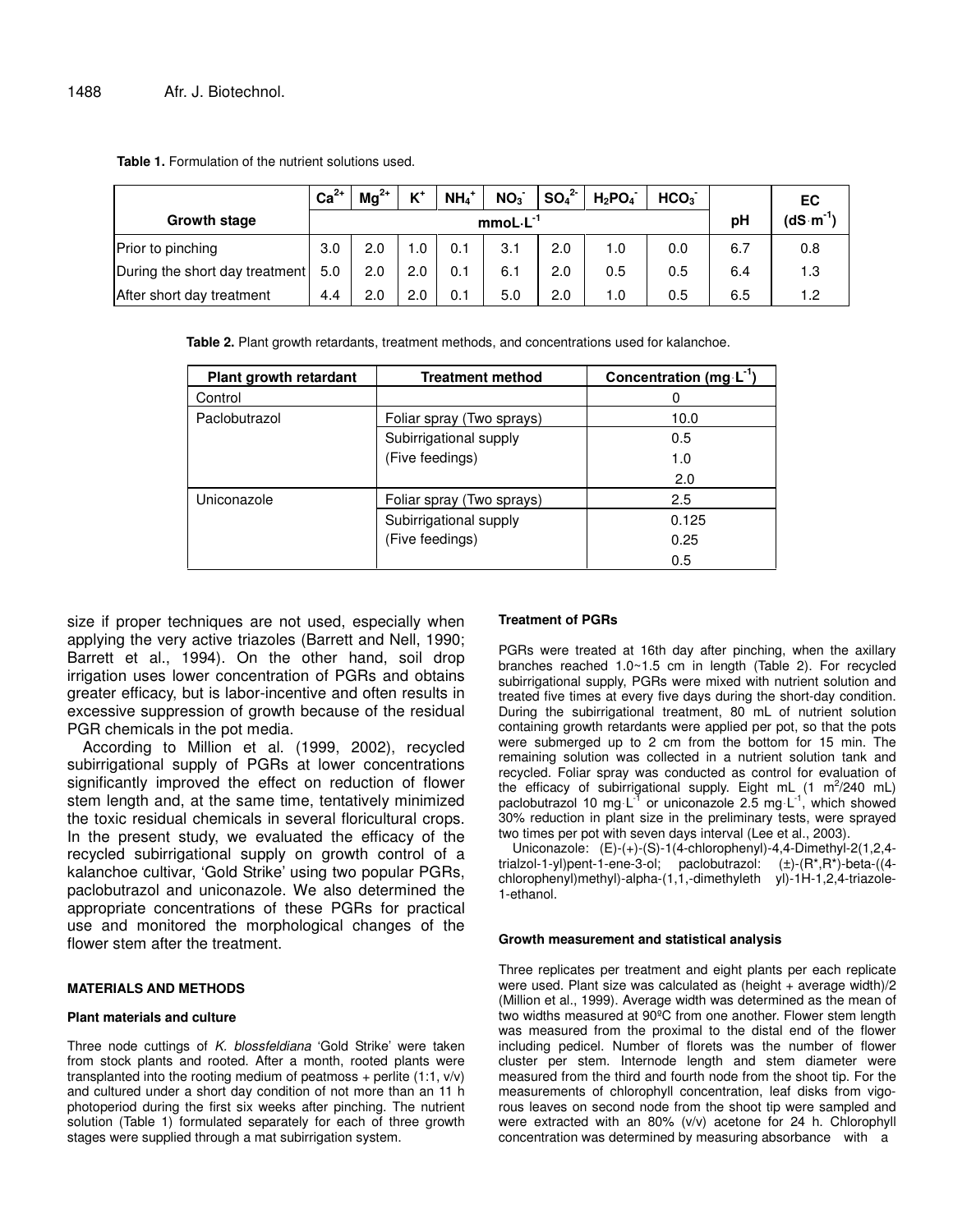| Plant growth retardant | Concentration $(mg L^{-1})$ | Plant growth retardant | Concentration (mg $L^{-1}$ ) |
|------------------------|-----------------------------|------------------------|------------------------------|
| Control                |                             | Control                |                              |
| Paclobutrazol          | 0.05                        | Uniconazole            | 0.5                          |
|                        | 0.25                        |                        | 1.0                          |
|                        | 1.25                        |                        | 2.0                          |
|                        | 6.25                        |                        | 4.0                          |
|                        | 31.25                       |                        | 8.0                          |

**Table 3.** Concentrations used to obtain a standard growth curve of *Raphanus sativus* L. 'Cheongwoon'.

spectrophotometer (Uvikon 922, Kotron Instrument, Italy) at 645 and 633 nm, and calculated as described by Arnon (1949). Dry weight at harvest was measured after drying at 80% for 72 h.

Data collected were analyzed for statistical significance by the SAS (Statistical Analysis System, V. 6.12, Cary, NC, USA) program. The experimental results were subjected to an analysis of variance (ANOVA) and Duncan multiple range test.

#### **Microscopic examination**

Ultrastructural analysis using scanning electron microscopy (SEM) was conducted to examine the structure of second node from flower stem top. Flower stem samples were fixed in 3% (v/v) glutaraldehyde overnight. Samples were then washed three times with phosphate buffered saline solution (137 mM NaCl  $+ 2.7$  mM KCl + 43 mM Na<sub>2</sub>HPO<sub>4</sub> + 1.4 mM KH<sub>2</sub>PO<sub>4</sub>). Flower stem samples were dried with critical point dryer (CPD2, Pelcl, CA., USA) and fragments were positioned on stubs prior to gold coating in a sputter coater (SC 7640, Polaron, Sussex, England). Following coating with a thin layer of gold the specimens were observed and were micrographed using SEM (LEO-435VP, Zeiss, Germany) (Kim and Lee, 2002).

### **Bioassay of residual PGR**

The amount of residual PGR in the subirrigated nutrient solution was observed. The investigation was conducted five times during the short-day treatment using *Raphanus sativus* L. 'Cheongwoon', which shows highly sensitive reaction to PGR. To obtain a standard growth curve depending on the concentrations of PGR, the plants seeds were sawed in 288-cell plug tray and subirrigated with nutrient solution mixed by six different concentrations of paclobutrazol or uniconazole. After five days, the length of hypocotyle was measured and the standard growth curve based on the PGR concentrations was drawn (Table 3). Recycled nutrient solutions from the kalanchoe subirrigational treatment with paclobutrazol 6.25 mg  $L^{-1}$  or uniconazole 4 mg  $L^{-1}$  was collected from each five times of recirculation and used to culture the radish plants. After five days, the length of hypocotyle was measured and compared to the standard growth curve to determine the amount of residual PGR in the solution.

### **RESULTS AND DISCUSSION**

### **Quality traits**

The changes in plant size and flower stem length of

kalanchoe 'Gold Strike' is shown in Figure 1. Approximately 30% of reduction in plant size was resulted from both foliar spray and recycled subirrigational supply. Subirrigational treatment of paclobutrazol showed the better effect on the reduction of flower stem length at all concentrations, compared to foliar spray. Subirrigational treatment of uniconazole at 0.25 and 0.5 mg  $L^{-1}$ decreased flower stem length, but the treatment of 0.125 mg L<sup>-1</sup> had no effect, compared to foliar spray.

The number of florets increased in all PGR treatments (Figure 2). Significantly higher number of florets was observed from subirrigational supply in both PGRs, compared to foliar spray, and the subirrigational treatment of paclobutrazol 0.5 mg L<sup>-1</sup> and uniconazole 0.5 mg L<sup>-1</sup> showed the highest effect. Starman and Williams (2000) reported that soil drench of uniconazole in *Scaevola aemula*, 'New Wonder' reduced plant width and flower stem length and increased the number of flowers and florets per stem regardless of the flower. They indicated that the reduction in flower stem length made the stem node thicker and denser, which supports the results in the present study. In addition, the higher increase in the number of florets from recycled subirrigational supply, compared to foliar spray, may be due to the high concentration of PGR used for foliar spray at early growth stage and adverse influences on overall growth of the plants.

Days to flower increased in all treatments, and it increased higher in subirrigational treatment of paclobutrazol 2 mg L<sup>-1</sup>and uniconazole 0.5 mg L<sup>-1</sup> than in foliar spray treatment (Table 4). The number of flowering plants indicates the number of flowered plants among the six individuals per replication. Flowering rate significantly decreased in the subirrigational supply of paclobutrazol 2.0 mg  $L^{-1}$  and uniconazole 0.5 mg  $L^{-1}$ . The reduction in flowering rate could be due to the downside effect of continuous treatment of PGR until the differentiation of flower bud, although PGR was applied at low concentrations.

The reduction in stem diameter was observed in all treatments, and the reduction effect was significantly greater in recycled subirrigational supply than in foliar spray (Table 4). The number of leaves increased by sub-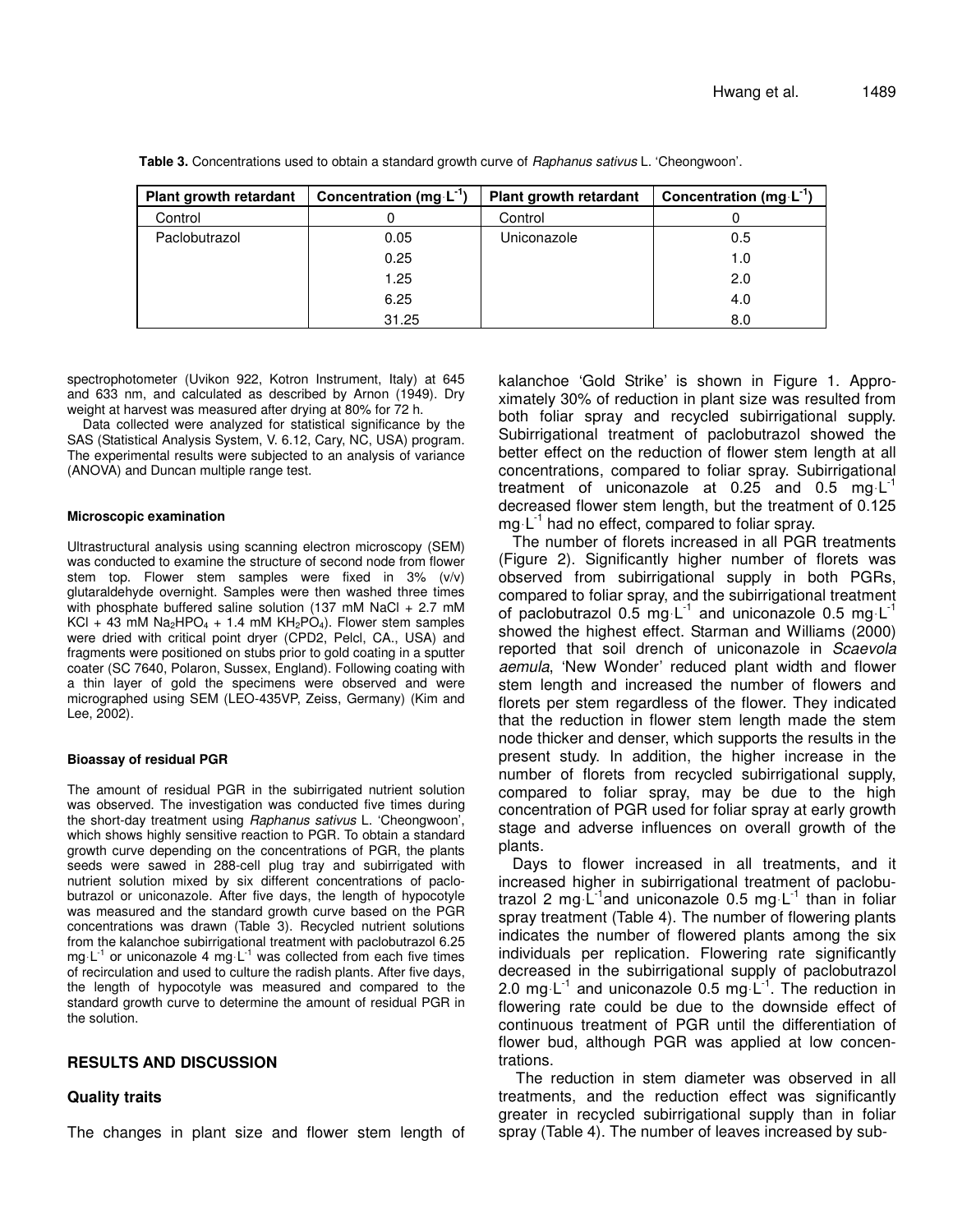

**Figure 1.** Plant size and flower stem length of kalanchoe 'Gold strike' as affected by concentration after subirrigational supply of plant growth retardants. Vertical bars represent standard errors of means.



**Figure 2.** Effect of concentration of paclobutrazol and uniconazole on number of florets after subirrigational supply to kalanchoe 'Gold Strike'. Vertical bars represent standard errors of means.

irrigational supply of paclobutrazol 0.5, 1.0 mg L<sup>-1</sup> and uniconazole  $0.125$ , and 0.25 mg L<sup>-1</sup> compared to the untreated control (Table 4).

## **Growth traits**

Leaf area was affected by PGR and decreased significantly in all treatments, compared to the control. Leaf area was reduced less in subirrigational supply than in foliar spray (Table 5). It is considered that foliar spray of a high PGR concentration at early growth stage delayed overall plant growth, while repeated applications of low concentration in recycling subirrigation assured enough leaf area by gradually suppressing the plant growth. The level of leaf area reduction increased as the concentration increased.

Fresh and dry weights were reduced significantly in all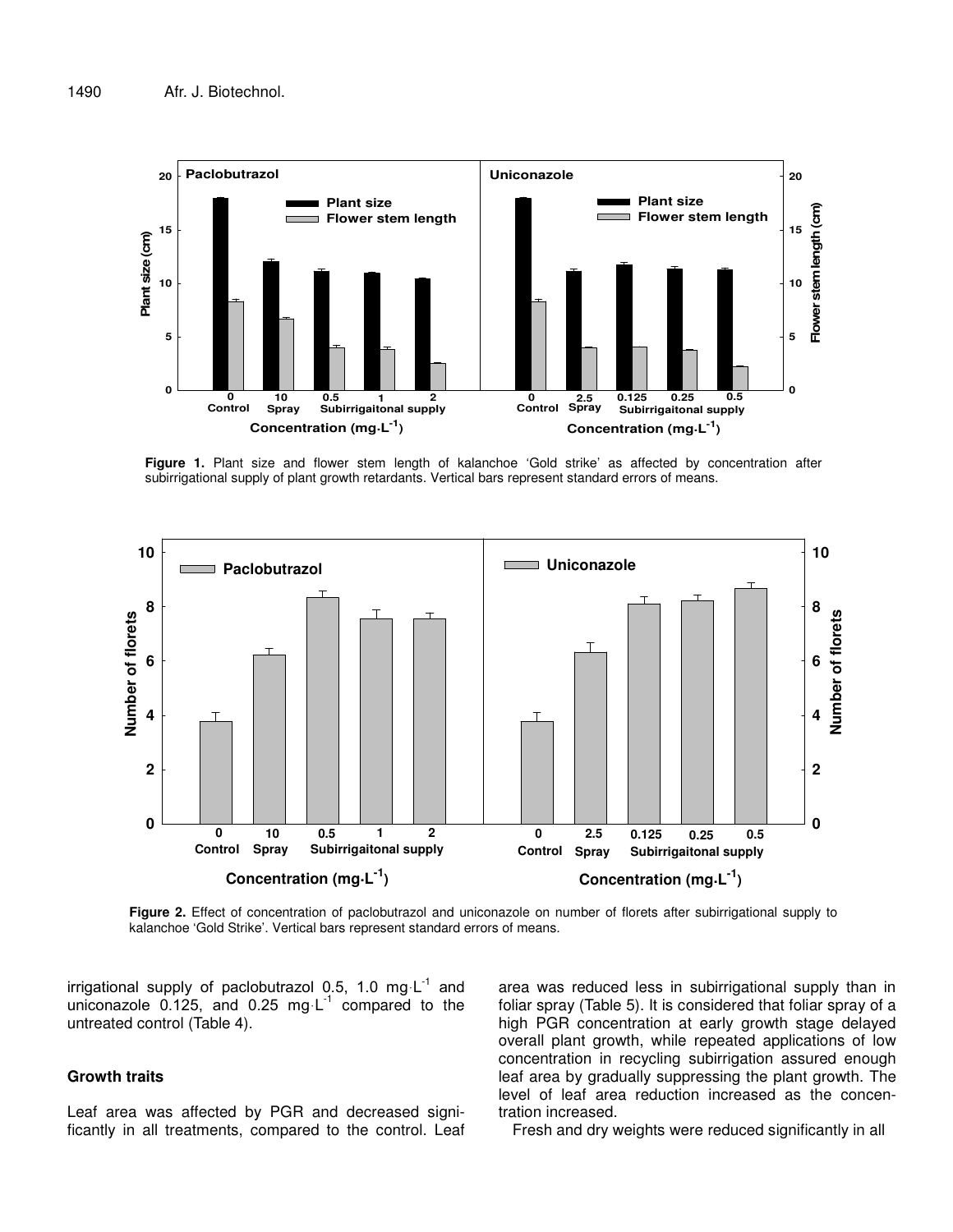| <b>Treatment</b> | Conc. (mg $L^{-1}$ ) | Days to flower   | No. of flowering plants | Stem diameter (cm) | No. of leaves |
|------------------|----------------------|------------------|-------------------------|--------------------|---------------|
| Control          | 0                    | 101 $c^z$        | 6 a                     | 0.39a              | 51e           |
| Paclobutrazol    |                      |                  |                         |                    |               |
| Foliar spray     | 10                   | 104 b            | 6 a                     | 0.33 <sub>b</sub>  | 63 cd         |
|                  | 0.5                  | 105 b            | 6 a                     | 0.26d              | 70 a-d        |
| Subirrigational  |                      | 105 <sub>b</sub> | 6а                      | 0.25d              | 73 a-c        |
| supply           | $\overline{2}$       | 107 b            | 3 <sub>b</sub>          | 0.25d              | 59 de         |
| Uniconazole      |                      |                  |                         |                    |               |
| Foliar spray     | 2.5                  | 104 b            | 6а                      | 0.29c              | 59 de         |
|                  | 0.125                | 104 <sub>b</sub> | 6а                      | 0.25d              | 75ab          |
| Subirrigational  | 0.25                 | 104 <sub>b</sub> | 6a                      | 0.26d              | 81 a          |
| supply           | 0.5                  | 107 a            | 1 c                     | 0.25d              | 67 b-d        |

**Table 4.** Growth of kalanchoe 'Gold Strike' measured at 11 weeks after treatment of paclobutrazol and uniconazole.

 $2^2$ Mean separation within columns by DMRT, P $\leq$ 0.05.

**Table 5.** Growth of kalanchoe 'Gold Strike' measured at 11 weeks after subirrigational supply of paclobutrazol and uniconazole.

| <b>Treatment</b> | Conc.(mg $\cdot L$ <sup>1</sup> ) | Leaf area $(cm2)$   | Fresh wt. (g) | Dry wt. (g)       | Chlorophyll (µg mg <sup>-1</sup> fw) |
|------------------|-----------------------------------|---------------------|---------------|-------------------|--------------------------------------|
| Control          | 0                                 | 406.84 a            | 72.78 a       | 3.76a             | 0.50a                                |
| Paclobutrazol    |                                   |                     |               |                   |                                      |
| Foliar spray     | 10                                | 228.26 de           | 46.30 de      | $2.40$ cd         | 0.49a                                |
| Subirrigational  | 0.5                               | 294.40 bc           | 53.35c        | 2.64c             | 0.46ab                               |
| supply           |                                   | 309.47 <sub>b</sub> | 49.18 cd      | $2.47$ cd         | $0.41 a-c$                           |
|                  | $\overline{2}$                    | 224.76 с-е          | 46.58 de      | $2.34$ de         | $0.35$ bc                            |
| Uniconazole      |                                   |                     |               |                   |                                      |
| Foliar spray     | 2.5                               | 189.28 e            | 42.32 e       | 2.13e             | $0.41 a-c$                           |
| Subirrigational  | 0.125                             | 318.23 b            | 63.00 b       | 3.04 <sub>b</sub> | $0.40a-c$                            |
| supply           | 0.25                              | 305.64 bc           | 66.39 b       | 3.21 <sub>b</sub> | $0.35$ bc                            |
|                  | 0.5                               | 270.13 b-d          | 67.70 ab      | 3.06 <sub>b</sub> | 0.33c                                |

 $2^2$ Mean separation within columns by DMRT, P $\leq$ 0.05.

treatments, compared to the control (Table 5). For paclobutrazol, fresh and dry weights were significantly higher in subirrigational supply only at 0.5 mg L<sup>-1</sup> than in foliar supply, while, for uniconazole, they were significantly higher at all concentrations in subirrigational supply. Chlorophyll concentration was lower in all PGR treatments, and decreased by increasing concentrations of both PGRs in subirrigational supply (Table 5).

### **Changes in plant cell tissue after PGR treatment**

Figure 3 shows microscopic examination of transversal and longitudinal sections of flower stems at the second node treated with uniconazole 0.125 and paclobutrazol 0.5 mg  $L^{-1}$ , which were considered to be the best concentrations for subirrigational supply in this study. PGR- treated plants carried denser vascular cambium (VC) cells which were suppressed in size, as compared to the control plants. The level of reduction in cell size was higher in xylem (X) than in phloem (P).

Thetford et al. (1995a,b) speculated that the effects of uniconazole foliar spray on stem diameter reduction of a forsythia, 'Spectabilis' was related to PGR transported through xylem tissues. They suggested that, when applied to roots, young stems, and the youngest leaves, the triazole PGR compounds quickly entered the plant and were translocated acropetally via the xylem to the leaves and resulted in the preferential suppression of xylem tissues, as observed from our present study. In addition, transversal section of cortex from the second node showed that the PGR-treated plants had very short and stocky cells, while the control plants had thin and long cells. This indicates that the suppression of flower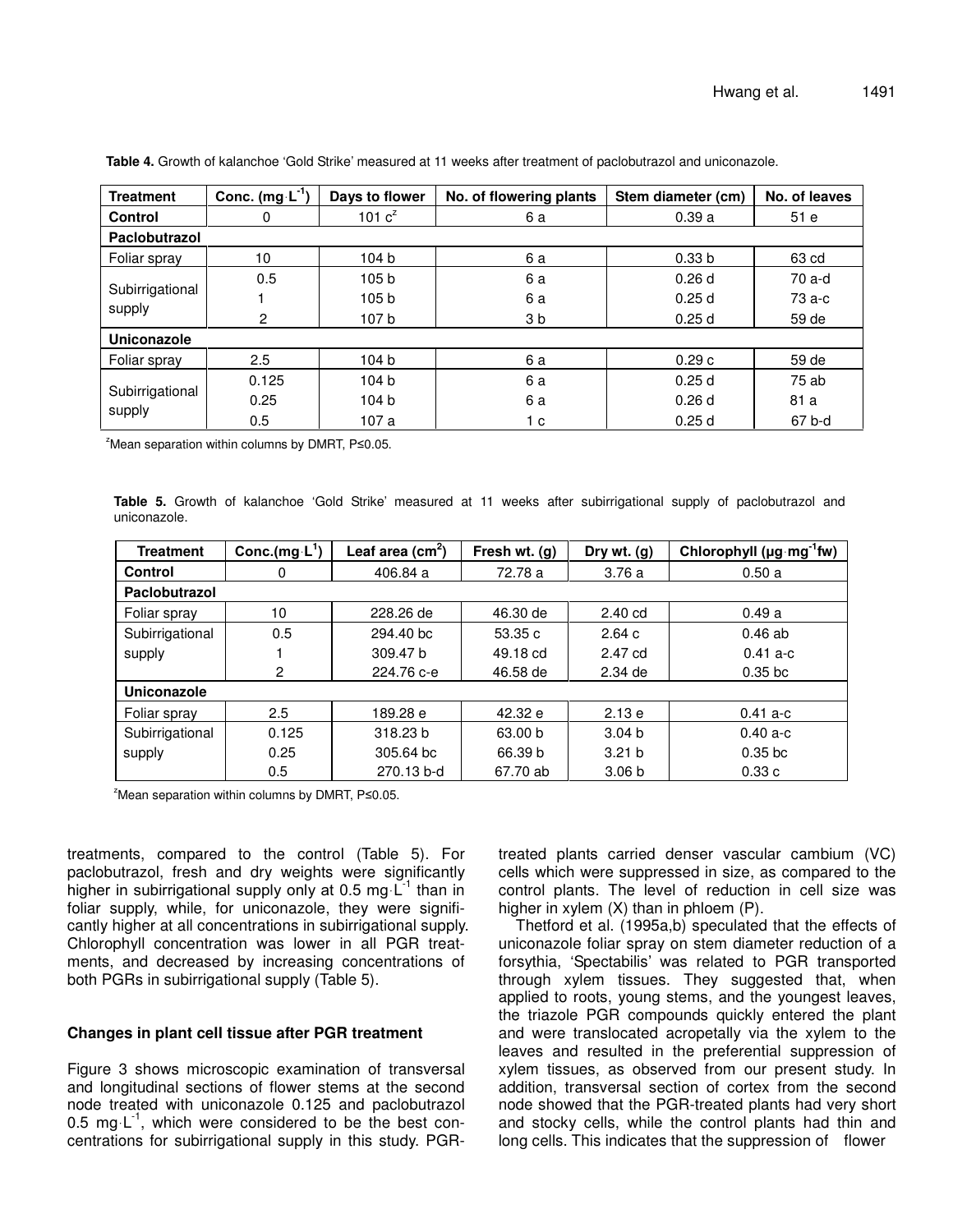| No. of recyclings of the solution | Paclobutrazol (mg L <sup>-1</sup> ) | Uniconazole (mg L" |
|-----------------------------------|-------------------------------------|--------------------|
|                                   | 6.25 $ab^z$                         | 4.00 b             |
|                                   | 5.02 <sub>b</sub>                   | 3.85 <sub>b</sub>  |
| 2                                 | 5.02 <sub>b</sub>                   | 5.30a              |
| 3                                 | 6.25ab                              | 4.78 ab            |
|                                   | 7.09 a                              | 4.78 ab            |
| 5                                 | 3.10c                               | 2.88c              |

**Table 6.** The amounts of residual paclobutrazol and uniconazole in the nutrient solutions as affected by number of recyclings of the solution.

 $z$ Mean separation within columns by DMRT, P $\leq$ 0.05.



**Figure 3.** Scanning electron micrographs of transversal and longitudinal sections of flower stems of kalanchoe 'Gold Strike' taken from the second node at 11 weeks after subirrigational supply of 0 (a, b), 0.125 mg·L<sup>-1</sup> uniconazole (c, d) or 0.5 mg·L<sup>-1</sup> paclobutrazol (e, f). X, xylem; P, phloem; VC, vascular cambium; and C, cortex.

stem length after PGR treatment was actually due to the cell units shorten in length.

## **The amount of residual PGR**

The amount of residual paclobutrazol in the recycled nutrient solution did not changed significantly until the 4th

recirculation, as estimated based on the standard growth curve. However, when recycled five times, the paclobutrazol concentration dropped by 50% from its original concentration of 6.25 mg  $L^{-1}$  (Table 6). A very similar result was observed from the treatment of uniconazole, which showed 30% reduction from its original concentration of 4 mg $\cdot$ L<sup>-1</sup> when recycled five times.

Interestingly, the residue concentrations of both PGRs had a tendency to slightly increase until the 4th recirculation and this can be simply explained by the evaporation of the water from the nutrient solution in a relatively small scale. Adriansen and Odgaard (1997) indicated that the amount of residual PGR differed depending on the PGR treatment method, amount, and frequency. They reported that residual amount was not significantly reduced when paclobutrazol and uniconazole 2 mg  $L^{-1}$  were mixed in the nutrient solution and stored in the dark for a week, but it dropped by 25-30% after four weeks. Therefore, it is inferred that similar results to the simulated tests using radish plants would be also obtained for the subirrigational treatment of kalanchoe, and the suppression of stem growth resulting from the accumulated effects of PGR treatment during the five times of recirculation.

## **Conclusion**

Subirrigational supply of PGRs reduced kalanchoe plant size and increased the number of florets and leaf area more effectively, compared to foliar spray. However, the treatment with paclobutrazol 2 mg L<sup>-1</sup> or uniconazole 0.5 mg  $L^{-1}$  tended to drop the flowering rate, and thereby was inappropriate for practical use. In the present study, subirrigational supply of paclobutrazol at 0.5 mg L<sup>1</sup> and uniconazole at  $0.125$  mg  $L^{-1}$  provided the best condition for effectively suppressing stem growth without deteriorating other important horticultural values in kalanchoe 'Gold Strike'.

Unlike subirrigation system, foliar spray often results in excessive growth suppression and toxicity due to the use of highly concentrated PGRs. Subirrigational supply alle